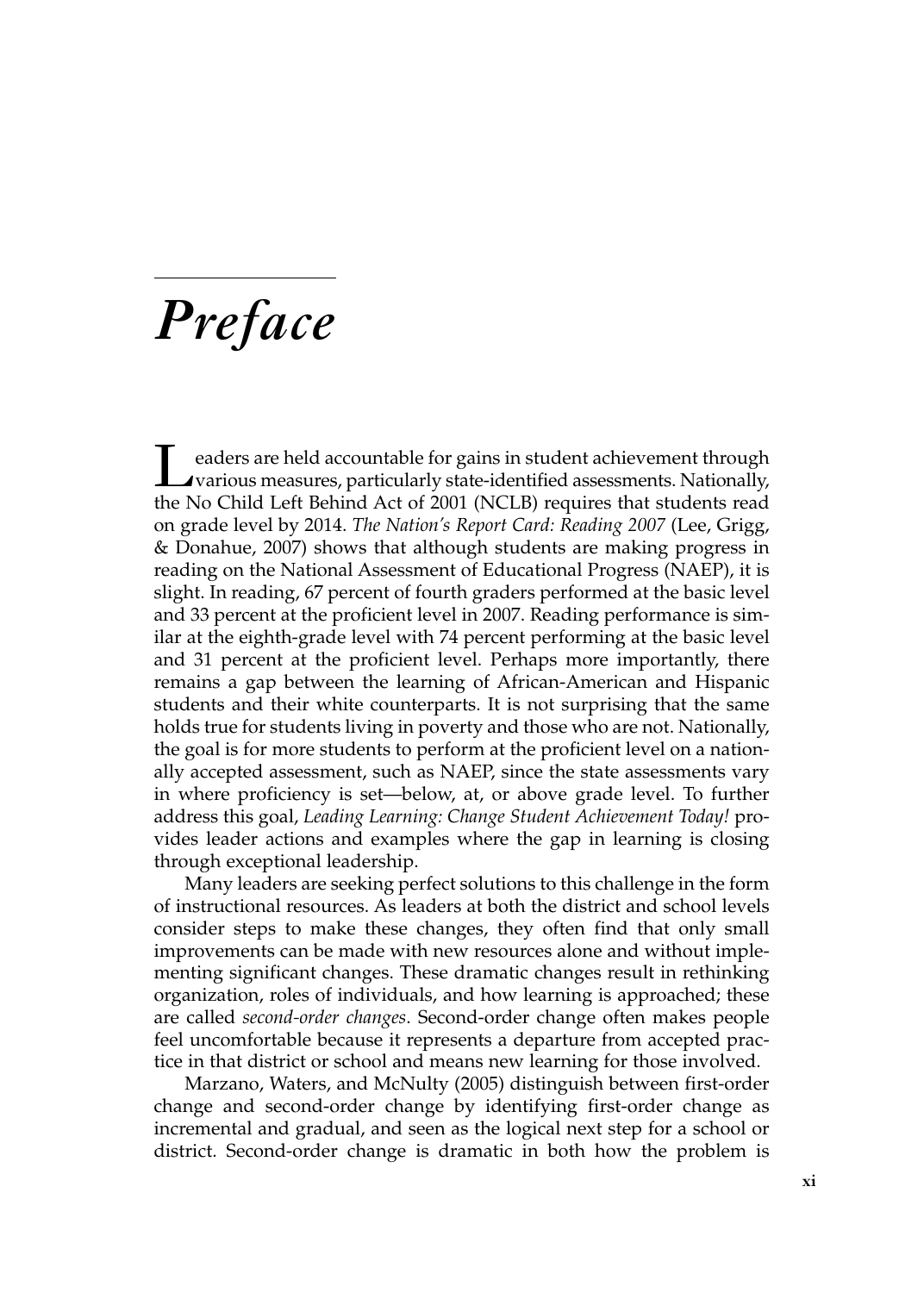defined and how the solution is approached. Second-order change is deep change that alters the system in fundamental ways, offering a dramatic shift in direction and requiring new ways of thinking and acting (p. 66).

Because of the need to improve achievement for all students and the accountability faced by leaders searching for solutions, I began examining what successful leaders do who lead second-order change. After a number of years as a school administrator, district administrator, and now university faculty member and consultant, I have spent many days in classrooms, schools, and districts seeking to find the perfect solution for making gains in student achievement. This interest led to researching what leaders who make significant change in schools do to make such gains in student achievement. After interviewing sixty-two leaders (fifty school principals and twelve district leaders), studying their data, and visiting their schools and districts, I found that there is no one best solution to improve learning for all students, but there are patterns and themes inherent in what leaders today do to have positive results. I call these patterns "leader action themes for second-order change" (see Table 1.4) and they are shared throughout the book in the context of the school or district setting.

The key finding is that leaders change the culture of the school or district to focus on all students learning at a higher level. Keep in mind that, for some, the mantra of all students learning at a higher level is secondorder change, resulting in altered professional practice. This requires significant rethinking about leadership, teaching, and learning and is a departure from previous practice. For example, shared in this text, teachers in these settings are now expected to collaborate when they previously worked in isolation. Aligned with the expectation for teachers to collaborate is for leadership to hold teachers accountable for that collaboration and resulting change in student achievement. Prior to this change, teachers may have been independent in their curriculum implementation, instruction, assessment, or use of resources, but the second-order change is to align the curriculum and resource implementation. Another example, also included in this book, is the change in attitude that results in teaching more diverse students in high-level classes. This replaces the attitude of exclusion except for only a few selected students. These examples require different thinking about one's work and the results expected from the work.

To accomplish these substantive changes, leaders begin with data study and sharing of that data with other administrators and teachers. Together, they come to conclusions drawing from their knowledge of the daily practice in the district or school. Following the contextualized data study, steps are determined for leading the enhancement of knowledge and skill, followed by daily practice related to the target change. Accountability for making the target changes is ever present. Strategic data study by all participants is ongoing to monitor implementation and to adjust decisions related to the target change. All decisions focus on the learning needs of the students.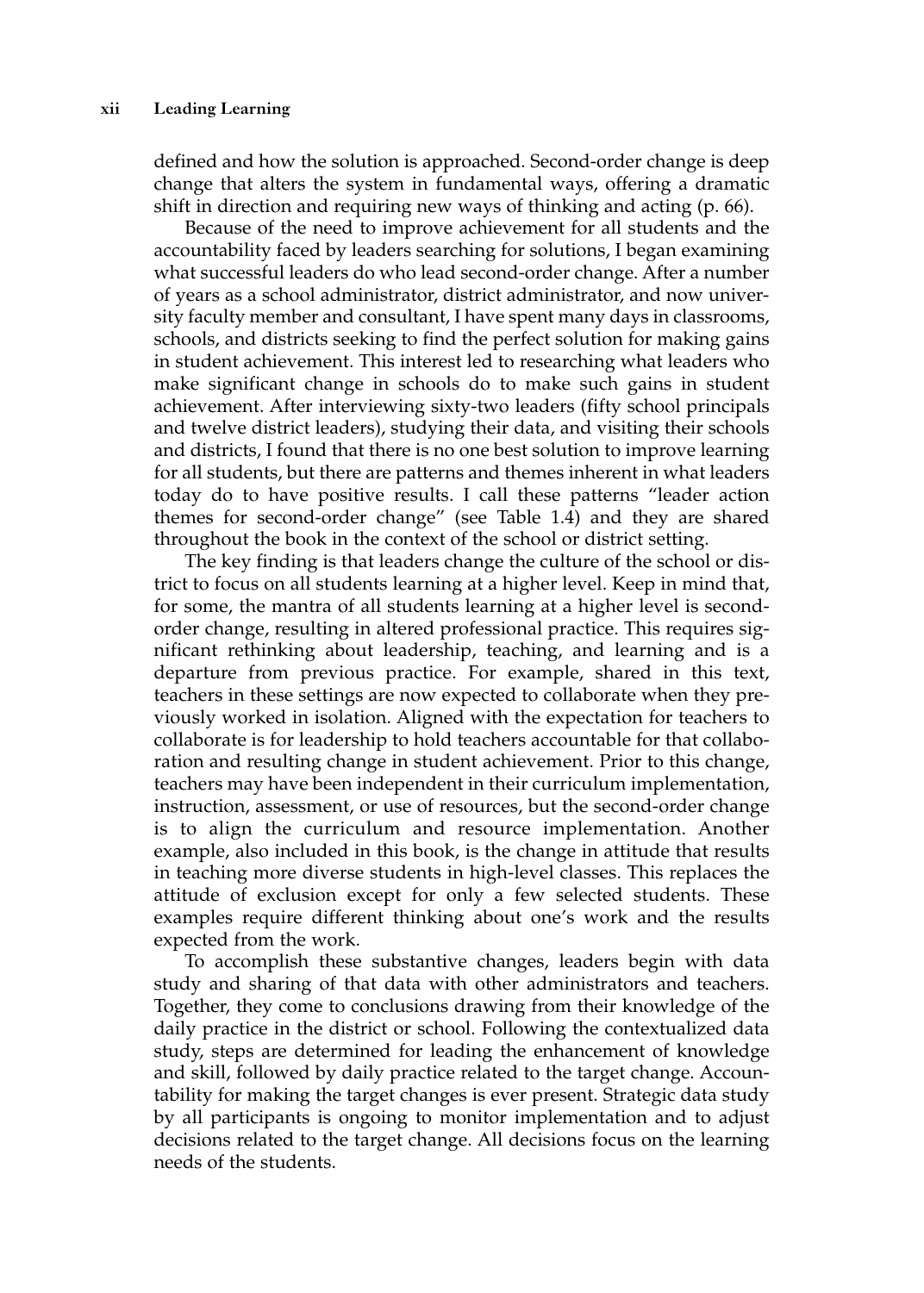## **WHO WILL BENEFIT FROM THIS BOOK?**

Since this book is based on actions that leaders believe influenced positive changes in student achievement in their schools and districts, practitioners and those interested in changing learning should find the ideas useful. District leaders who are responsible for improving learning will find examples in each chapter. Those who have school-level responsibilities will find examples for elementary, middle, and high schools. Examples are also included representing rural, suburban, and urban contexts. Demographic information is provided to assist the reader in relating to each example: keep in mind that many suburban districts have characteristics typically attributed to urban districts, indicating demographic change in some suburban communities.

This book may also be helpful for leadership teams, including teacher leaders and community leaders, as they consider steps to build support for making changes that may create some uneasiness. What readers may find interesting is that while the context and players in each chapter change, the leader actions remain consistent.

#### **HOW IS THE BOOK ORGANIZED?**

Each chapter of *Leading Learning: Change Student Achievement Today!* begins with a brief presentation of the research theme exemplified within. The theme discussions are followed with practical examples and insights provided by school and district leaders. These individuals represent varying levels of students and various demographic settings—from rural to urban and from high poverty to economically advantaged. Some of the examples are from my own experience working in districts and schools; therefore, the example may not be from an interview in the identified research. Because each of these leaders exemplifies at least eight of the themes, the scenarios include more than one theme to give the reader the context for the change, but are selected for a chapter as the best example for that particular theme.

A reflection on the theme is used to summarize key points. Next are a few practical tips for implementation. Following the practical tips, trends related to the chapter's theme serve as a quick reference. Each chapter then concludes with helpful terms. Within the Resources, the reader will find artifacts associated with the changes in these schools and districts which principals thought may be helpful in replication of a specific change.

Chapter 9 emerged as the ninth theme from the research through examples provided during the discussions. Most of those interviewed indicate that politics, as the participants interpreted the word, were not an issue and that school boards are supportive of the second-order changes. However, in my reflections, it has become clear that while most interviewees say that politics are not an issue, their leader actions are political, or they